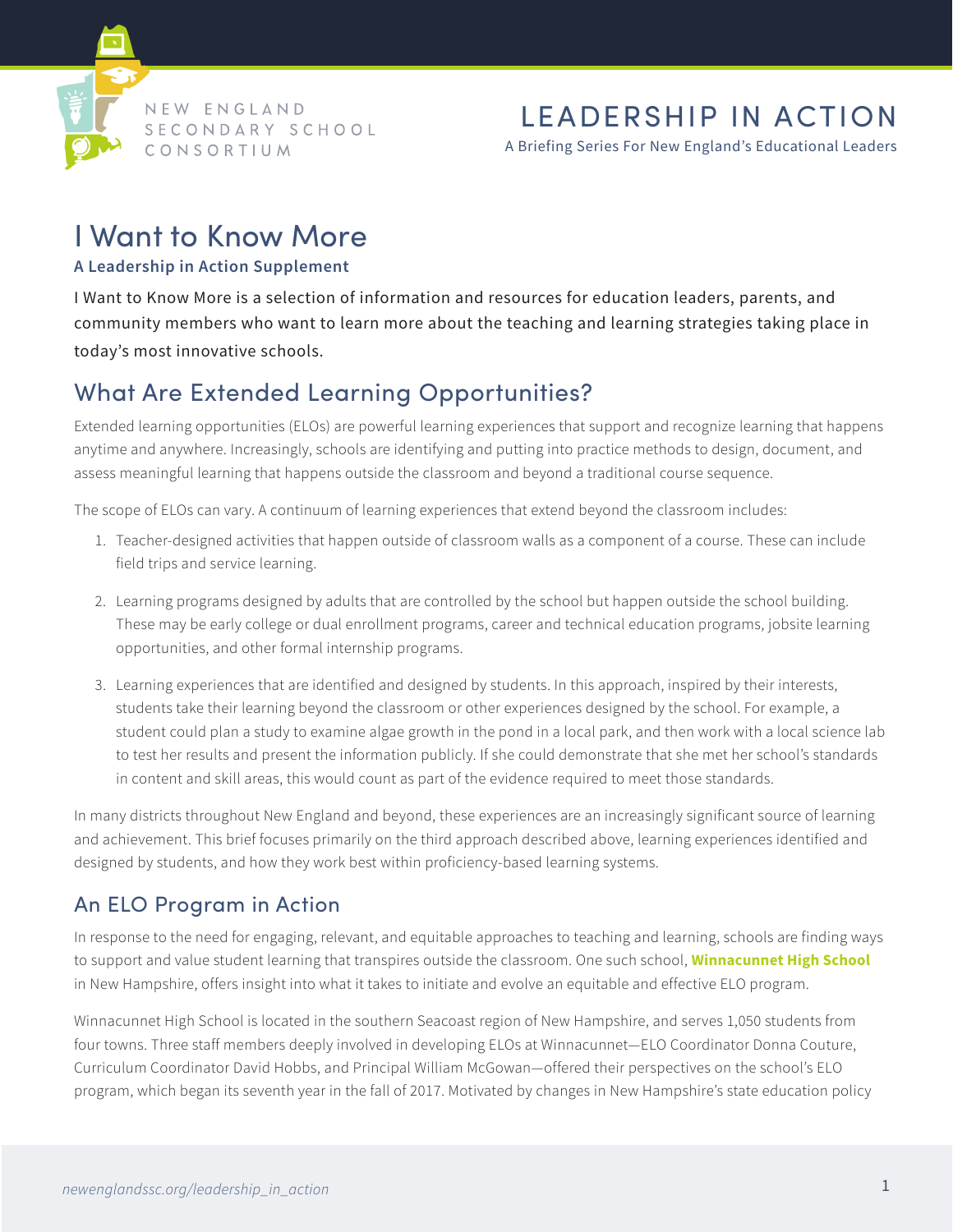that supported ELO implementation, the school assembled a committee in 2011 to map out the initiative, and hired Couture as its ELO coordinator in 2012.

The school has since evolved and expanded its ELO program. The program now supports more than 250 ELOs annually. These include course-based, teacher-designed out-of-school experiences, working as a classroom aide, and unique instances such as a student who learned with a real estate agent. This student became so engaged and inspired that she took the state real estate licensing course, received her real estate license, and closed on a house while still in school.

Winnacunnet's ELO team emphasized that a successful ELO program demands proper staffing. Noting that Couture's fulltime dedication has been essential to Winnacunnet's ELO program, principal McGowan shared that because no additional funding was available, he hired Couture through a reallocation of existing resources, taking advantage of a guidance counselor's retirement to create the ELO coordinator position. During the past year, McGowan was able to add capacity to the ELO program by bringing on a teacher part-time for additional support.

Curriculum coordinator Hobbs emphasized that Winnacunnet's ELO program developed in conjunction with the school's process of strengthening its proficiency-based learning approach. In particular, establishing content area proficiencies was an essential part of ELO program implementation.

As a result of ELOs and other non-classroom-based approaches such as online learning, Winnacunnet's students feel more in control of their progress toward graduation. "For students, it's like Connect Four," Hobbs observed. "They can get to graduation in whatever way that they see fit, as long as they fill in the gaps as they go."

The impact on staff members was of particular concern to Winnacunnet's ELO team during the early days of implementation. Couture shared that while no teachers disputed the benefits of the ELO program, they wondered about the ways the role of classroom teachers was shifting. Teachers wanted to understand the role of ELOs in the school's proficiency-based system and sought assurance that ELOs would not necessarily depopulate their traditional classes. The school chose to use some of their federally-allocated professional development funds to create focused professional learning to support teachers' understanding both of ELOs and the proficiency-based approach overall.

The process of teachers fully integrating ELOs into their work is ongoing. "Teachers' pedagogy is different now," principal McGowan said. "We need to find a way to acknowledge what they are doing and support them in the process so that ELOs can be added to their daily practice." In order to make this shift public and well-understood, Winnacunnet's ELO team and student participants have presented to the school board and community about the value of ELOs in order to ensure financial, governance, and community support.

Winnacunnet High School offers a range of ELO categories to guide students' choices. These include:

**Service Aide:** Service aides are learning experiences where students provide assistance to a classroom teacher. Duties can include, but are not limited to, lesson preparation, assisting in the classroom, technology support, and creating and maintaining visual classroom displays.

**Career Exploration:** Career exploration is an opportunity for a student to investigate a specific occupation or career path. This learning experience requires the student to conduct independent research, informational interviews with professionals, and job shadows when appropriate.

**Internship:** An internship is a temporary, unpaid, position where a student is paired with a professional in the community (a school-based professional could serve in this role) in order to gain practical experience in an occupation or profession.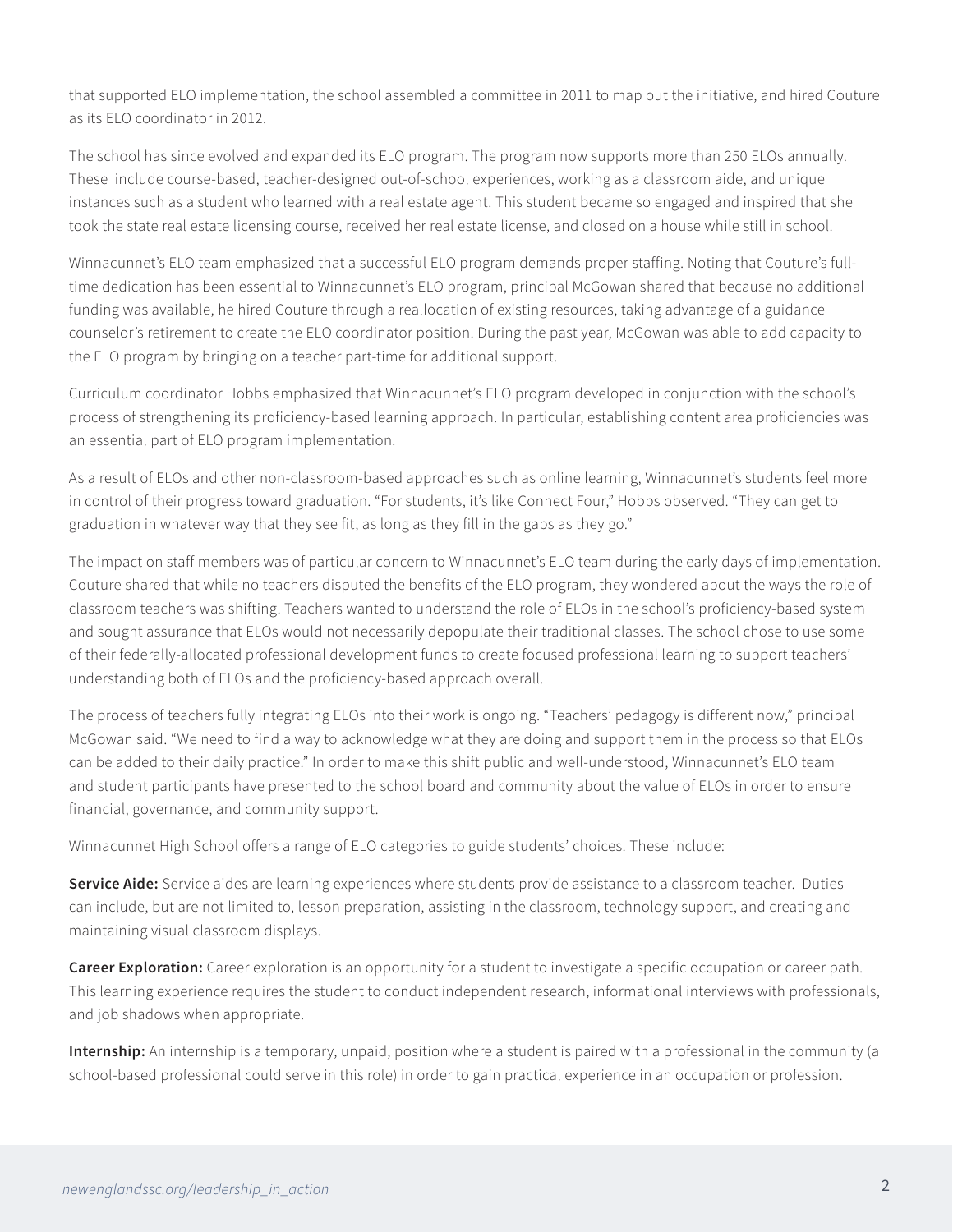**Project-Based Learning:** Project-based learning is a learning experience where students gain knowledge and skills by investigating a topic of their choice. Students actively explore real-world problems and respond to complex questions and challenges. This will often require the student to draw upon previous coursework and apply it in a very practical way to their project. Project-based learning experiences usually require a community partner.

These categories, and much more, can be found on Winnacunnet High School's **[ELO website](https://sites.google.com/a/warriors.winnacunnet.org/elo/)**.

#### ELOs within Proficiency-Based Systems

New England states have varying forms of statewide proficiency-based approaches and some have state-level policies and guidance that support ELO implementation. Among these, New Hampshire has a particularly strong commitment to ELOs, devoting significant state guidance and support, facilitating a statewide ELO coordinator network, and publishing resources.

For more information, check out the New Hampshire Department of Education's **[website](https://www.education.nh.gov/innovations/elo)** and this resource, "*[The New](https://drive.google.com/file/d/0B7DN5HRje-OWa0dwN2plS0pXYXM/view%3Fpref%3D2%26pli%3D1)  [Hampshire Extended Learning Opportunity Program Design Handbook](https://drive.google.com/file/d/0B7DN5HRje-OWa0dwN2plS0pXYXM/view%3Fpref%3D2%26pli%3D1)*."

At Winnacunnet and elsewhere, for learning outside of school building to be meaningful and equitable, ELOs must be aligned directly to specific learning goals and standards. By providing students with the agency to identify and design their own ELOs, supporting them in aligning those experiences to standards, and assessing them on their demonstration of proficiency against those standards, schools can formally recognize the many ways every student can meet the same standard.

### ELOs and Equity

Access to learning experiences beyond those traditionally offered must also be available to all students. **[Research shows](https://www.nmefoundation.org/resources/student-centered-learning/results-from-a-two-year-study-of-the-effects-of-ex)** that while ELOs benefit lower-achieving students, higher-achieving students tend to participate in them more frequently. This can be because students with more advantages may have the connections, time, and resources needed to identify opportunities. What can schools do to ensure that all students have access to a range of learning experiences that will take them outside the classroom and into new opportunities?

- • Make sure that ELOs and related learning experiences allow students to demonstrate that they have met a graduation expectation. This will happen more easily in a fully proficiency-based system, in which course-level or content area proficiencies and skills can align to a variety of learning experiences.
- • Create learning opportunities that really can happen anywhere and at any time—including within the school building itself. Students can collaborate with teachers as aides, run a school store, publish a school newspaper, or provide translation services. Each of these activities can correspond to specific course standards and skills.
- • Provide adequate support for ELO implementation to ensure that the ELO program can be flexible and responsive to all students' needs. A skilled ELO coordinator, along with a deep bench of community contacts, a willing school staff, and teachers with appropriate professional learning are all must-haves. Other critical factors include transportation and resources for communication to facilitate understanding about ELOs within and outside the school community.